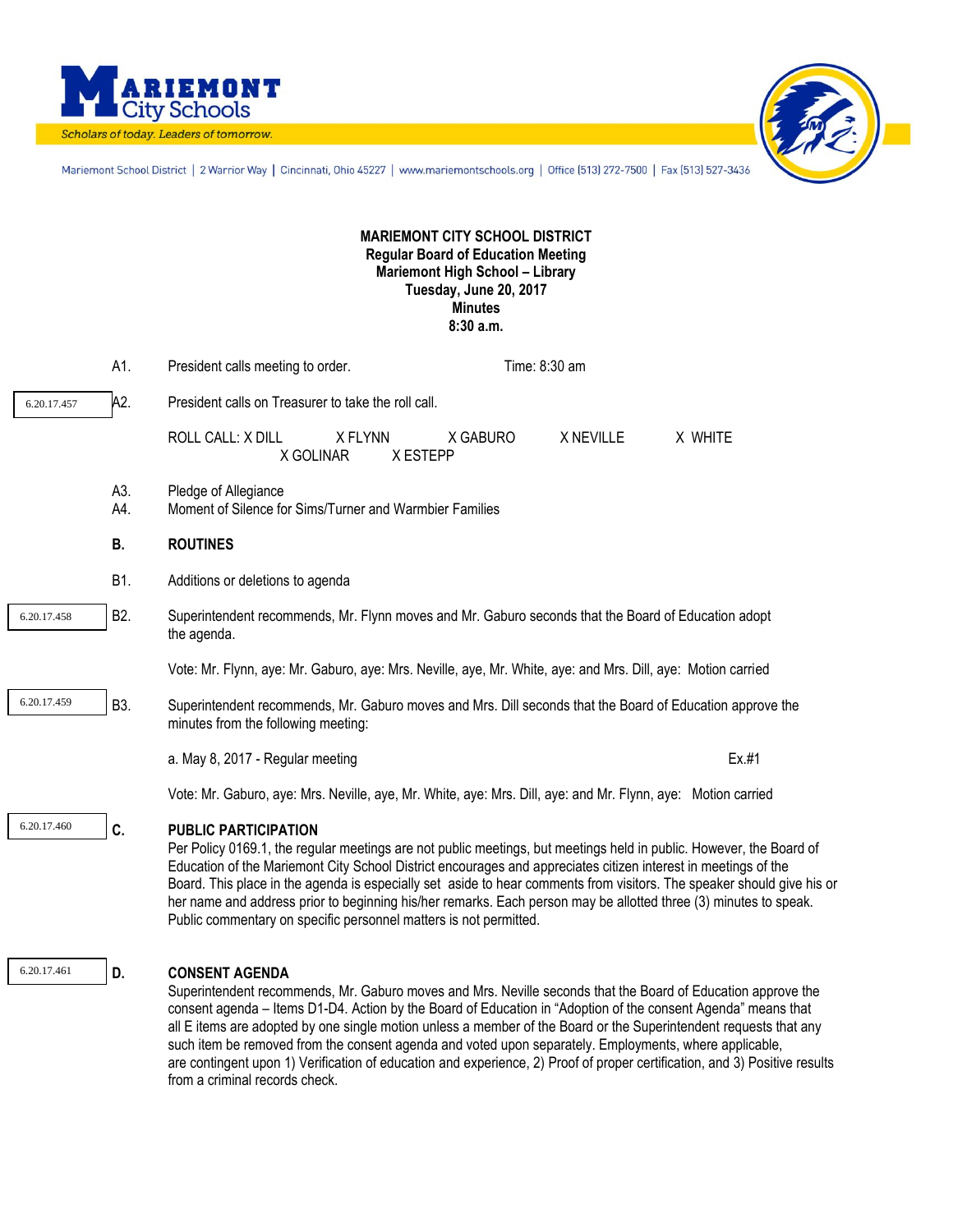| D1. | Approve the following Classified Personnel Actions:<br>a. Employment -                         |                                                                                                                                                                           |                                                 |                                                                                    |         |  |  |  |  |
|-----|------------------------------------------------------------------------------------------------|---------------------------------------------------------------------------------------------------------------------------------------------------------------------------|-------------------------------------------------|------------------------------------------------------------------------------------|---------|--|--|--|--|
|     | Alexandra Lange BOE                                                                            | Director of Communications                                                                                                                                                |                                                 | Start Date 7/6/2017                                                                |         |  |  |  |  |
|     | b. Retire-Rehire<br>Patty Murray<br>Debi Yee                                                   |                                                                                                                                                                           |                                                 |                                                                                    |         |  |  |  |  |
|     | c. Position Change<br>Margaret Vonderhaar                                                      |                                                                                                                                                                           |                                                 | from Special Education Aide to Academic Support Aide - 5 days Extended School year |         |  |  |  |  |
|     | d. Resignation<br>Josephine McKenrick                                                          | <b>Communications Director</b>                                                                                                                                            | <b>BOE</b>                                      | Effective 06/30/17                                                                 | $Ex$ #2 |  |  |  |  |
|     | e. Retirement<br><b>Wendall Davidson</b>                                                       | Custodian                                                                                                                                                                 | <b>ME</b>                                       | Effective 06/30/17                                                                 | $Ex$ #3 |  |  |  |  |
|     |                                                                                                | f. Supplemental - effective for the 2016-2017 school year. All are 100% level unless otherwise indicated.<br>Ex#4<br>g. Summer Camp coaches to hire 2017-2018 school year |                                                 |                                                                                    |         |  |  |  |  |
|     | <b>Baseball</b><br>Joe Regruth<br>Michael Hanley                                               | Football<br><b>Kurry Commins</b><br>Jim Barr<br><b>Brandon Okel</b>                                                                                                       | <b>Volleyball</b><br>Jeff Baker<br>Sierra Leigh |                                                                                    |         |  |  |  |  |
|     | <b>Boys Basketball</b><br>Jim Leon<br>John Daggett<br>Mario Kirkendall<br><b>Chuck Stewart</b> | Nick Leone<br>Ryan Drake<br>Jason Conley<br>Kyle Lear                                                                                                                     |                                                 |                                                                                    |         |  |  |  |  |

|                | Doug Spreen                                           |
|----------------|-------------------------------------------------------|
| D <sub>2</sub> | Approve the following Certificated Personnel Actions: |

**Girls Basketball**<br>
John Weilbacher<br>
Jonathon Franklin Michael Haney

Santana Waldon Scott Vonderhaar Darrell Calloway David Moyer

John Weilbacher Jonathon Franklin

a. Employment<br>Victoria Zava

| $u_{\rm t}$ Lindrey and $u_{\rm t}$ |             |                                |                    |                                    |
|-------------------------------------|-------------|--------------------------------|--------------------|------------------------------------|
| Victoria Zaya                       | <b>MHS</b>  | School Counselor               |                    | 1.0 - 20 days Extended School year |
| <b>Heather Butt</b>                 | <b>MHS</b>  | Math Teacher                   |                    | 1.0                                |
| Kayla Collins                       | <b>MJHS</b> | Social Studies Teacher         |                    | 1.0                                |
| Ashley Storch                       | <b>MHS</b>  | Social Studies/Lang. Arts      |                    | 1.0                                |
| Rebecca Moore                       | MHS.        | <b>Intervention Specialist</b> |                    | 1.0                                |
| Lindsay Wise                        | <b>MJHS</b> | Math/Language Arts             |                    | .6                                 |
| b. Hours increase                   |             |                                |                    |                                    |
| <b>Faith Mott</b>                   | МE          | Music Teacher                  | $.8$ to 1.0 status |                                    |
| Tara Hasselbeck                     | <b>MHS</b>  | Art Teacher                    | .78 to 1.0 status  |                                    |
| c. Extended Days                    |             |                                |                    |                                    |
| Mindy Brown                         | <b>MJHS</b> | <b>Intervention Specialist</b> |                    |                                    |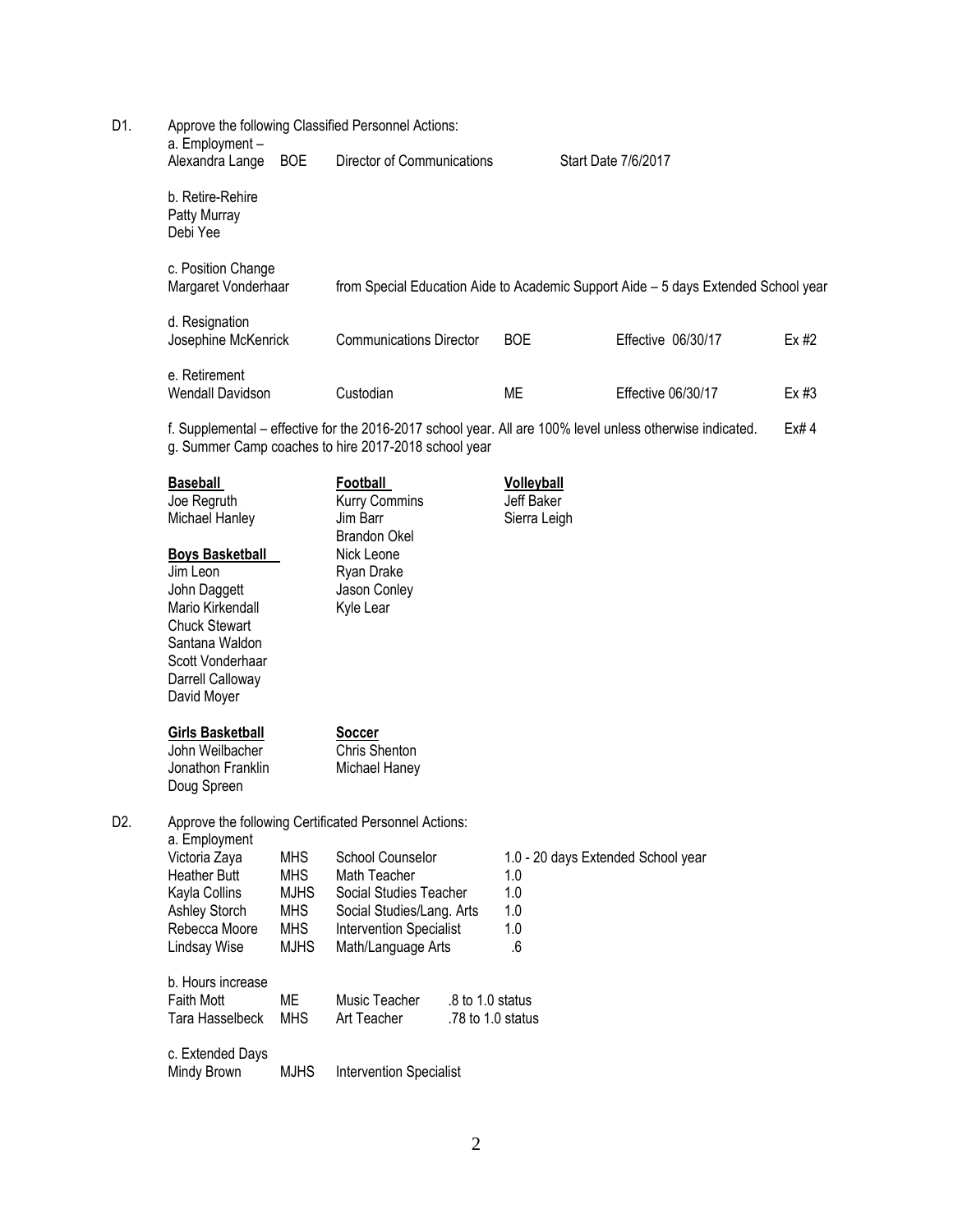|     | d. Level Placement Adjustment<br>Tom Amlung                                                | <b>MJHS</b> | Science                        | M22             |                                                                                                                                                                                       |                  |        |
|-----|--------------------------------------------------------------------------------------------|-------------|--------------------------------|-----------------|---------------------------------------------------------------------------------------------------------------------------------------------------------------------------------------|------------------|--------|
|     | e. Resignation<br>David Elam                                                               | <b>MHS</b>  | <b>Intervention Specialist</b> |                 | Effective 05/31/2017                                                                                                                                                                  | Ex#5             |        |
| D3. | <b>Synergy Project Payments</b><br>Synergy Project Update - Presented by Molly Connaughton |             |                                |                 |                                                                                                                                                                                       | Ex#6             |        |
| D4. | a. Approvals                                                                               |             |                                |                 | Employee Pre-Approval Request/Reimbursement for college Credits according to Policy 1445,3245,4545.<br>(up to \$200.00 per credit hour and a maximum of 8 credits per contract year). |                  |        |
|     | Name                                                                                       |             | Bldg.                          | Course          |                                                                                                                                                                                       | Credits          |        |
|     | Kevin Ferry                                                                                |             | <b>MHS</b>                     |                 | Writing Abt. Literature EDUA 5468                                                                                                                                                     | 3                |        |
|     |                                                                                            |             |                                |                 | Flipping your classroom EDUZ 5715                                                                                                                                                     | 3                |        |
|     |                                                                                            |             |                                |                 | Read Between the lines EDUA 5231-IL                                                                                                                                                   | 3                | Ex #7  |
|     | Valerie Kennedy                                                                            |             | <b>ME</b>                      |                 | One Stop Shop Google OL-5833                                                                                                                                                          | 3                |        |
|     |                                                                                            |             |                                |                 | Co-teaching partners in practice OL-5843                                                                                                                                              | 3                |        |
|     |                                                                                            |             |                                |                 | Cook Study - Innovator's mindset -991                                                                                                                                                 | 3                | Ex #8  |
|     | Abbie Lewis                                                                                |             | МE                             |                 | One Stop Shop OL-5833                                                                                                                                                                 | 3                |        |
|     |                                                                                            |             |                                |                 | Moving math OL-5854                                                                                                                                                                   | 3                |        |
|     |                                                                                            |             |                                |                 | Book Study - Innovator's mindset -991                                                                                                                                                 | 3                | Ex #9  |
|     | Liz McGahey                                                                                |             | <b>District</b>                |                 | Cross Cultural Counseling COUN 638                                                                                                                                                    | $\overline{c}$   |        |
|     |                                                                                            |             |                                |                 | <b>Counseling Theories COUN533</b>                                                                                                                                                    | 3                |        |
|     |                                                                                            |             |                                |                 | <b>Group Process</b><br><b>COUN 536</b>                                                                                                                                               | 3                |        |
|     |                                                                                            |             |                                |                 | Counseling Issues COUN 631                                                                                                                                                            | $\overline{2}$   |        |
|     |                                                                                            |             |                                |                 | Supporting Recovery from Trauma COUN 508                                                                                                                                              | $\overline{2}$   | Ex #10 |
|     | Julie Parker                                                                               |             | <b>TP</b>                      |                 | Inspirational Ed. ED552F                                                                                                                                                              | 4                |        |
|     |                                                                                            |             |                                |                 | Organizing from the inside/out ED546H                                                                                                                                                 | $\overline{2}$   |        |
|     |                                                                                            |             |                                |                 | Editing made east strategies ED543T                                                                                                                                                   | $\overline{2}$   | Ex #11 |
|     | Coleen G. Vogelgesang                                                                      |             | <b>BOE</b>                     |                 | Non-Profit Information PAD627-001                                                                                                                                                     | 1                |        |
|     |                                                                                            |             |                                |                 | Volunteer Management PAD 622-001                                                                                                                                                      | 3                | Ex #12 |
|     | Laura Westaway                                                                             |             | <b>ME</b>                      |                 | One Stop Shop OL-5833                                                                                                                                                                 | $\mathfrak{Z}$   |        |
|     |                                                                                            |             |                                | Moving Math     | OL-5854                                                                                                                                                                               | 3                |        |
|     |                                                                                            |             |                                |                 | Book Study Innovator's mind 991                                                                                                                                                       | 3                | Ex #13 |
|     | b. Reimbursements                                                                          |             |                                |                 |                                                                                                                                                                                       |                  |        |
|     | Name                                                                                       |             | Bldg.                          | Course          |                                                                                                                                                                                       | Amount           |        |
|     | <b>Kristy Gulbin</b>                                                                       |             | <b>TP</b>                      |                 | Google Tools in classroom Spring 2017                                                                                                                                                 | \$599.00 Ex #14  |        |
|     | Jusiah Miller                                                                              |             | МE                             | <b>EDSP-607</b> |                                                                                                                                                                                       | \$400.00 Ex #15  |        |
|     | Marissa Szabo                                                                              |             | <b>MHS</b>                     |                 | Character Ed. Best Prac. Spring 2017                                                                                                                                                  |                  |        |
|     |                                                                                            |             |                                |                 | Teaching and Reaching Spring 2017                                                                                                                                                     | \$1200.00 Ex #16 |        |
|     | Coleen G. Vogelgesang                                                                      |             | <b>BOE</b>                     |                 | Foundations of Public Adm. PAD600                                                                                                                                                     | \$600.00 Ex #17  |        |
|     |                                                                                            |             |                                |                 |                                                                                                                                                                                       |                  |        |

Vote: Mrs. Neville, aye: Mr. White, aye: Mrs. Dill, aye, Mr. Flynn, aye: and Mr. Gaburo, aye: Motion carried

## 6.20.17.462

## **E. ACTION AGENDA**

E1. Resolution to approve membership in the Ohio High School Athletic Association for the 2017-2018 school year. WHEREAS, the Board of Education/Governing Board ("Board") and it Administration desire for the schools with one or more grades at the 7-12 grade level under their jurisdiction to be voluntary members of the OHSAA: NOW THEREFORE, BE IT RESOLVED BY THE BOARD OF EDUCATION/GOVERNING BOARD that all schools listed on the reverse side of this card do hereby voluntarily renew their membership in the OHSAA and that in doing so, the Constitution and Bylaws and Business Rules of the OHSAA are hereby adopted by this Board as and for its own minimum student-athlete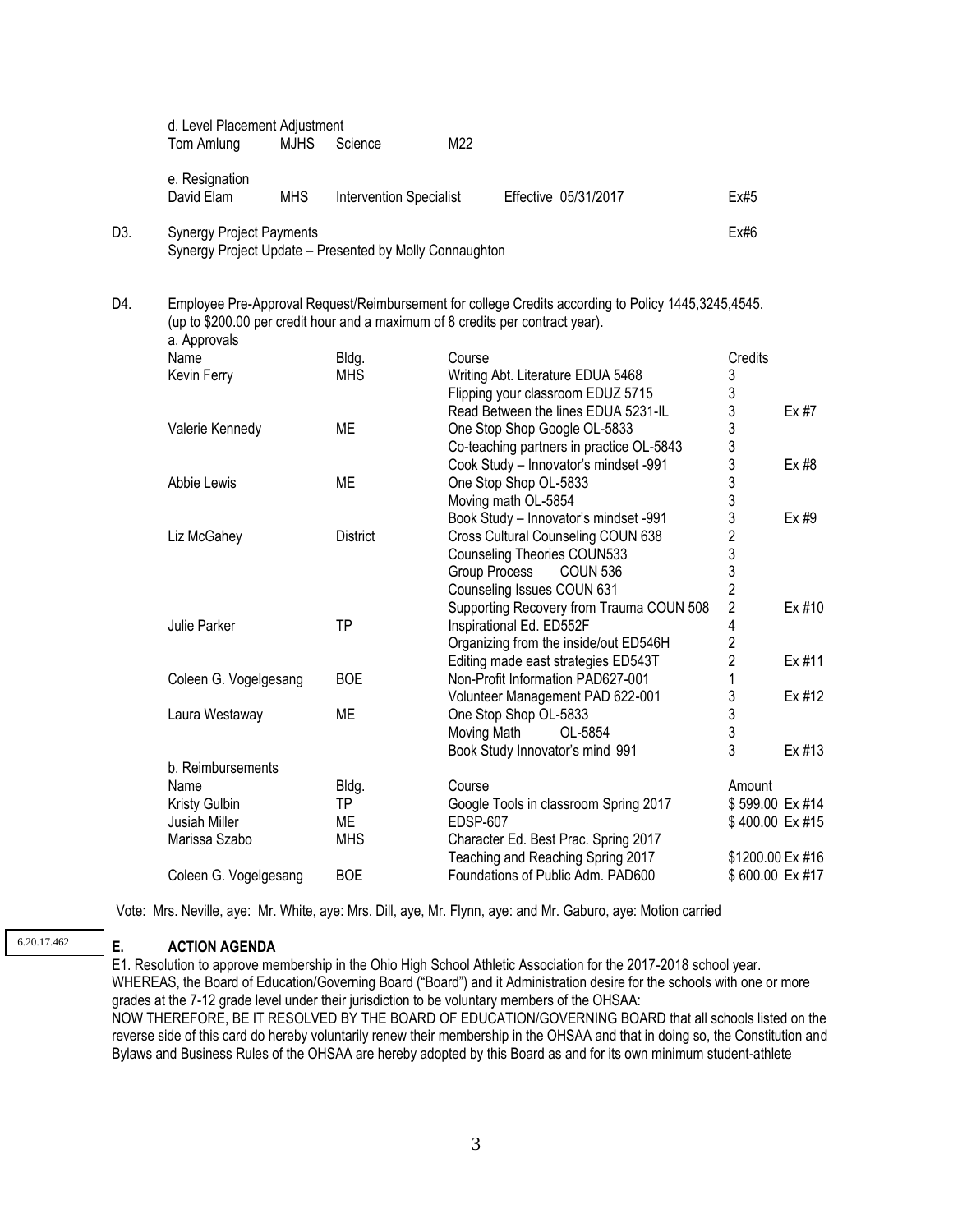eligibility requirements. Notwithstanding the foregoing, the Board does reserve the right to raise the student-athlete eligibility standards as the Board deems appropriate for the schools and students under its jurisdiction: and BE IT FURTHER RESOLVED that the schools under this Board's jurisdiction agree to conduct their athletic programs in accordance with the Constitution, Bylaws, Regulations, Business Rules interpretations and decisions of the OHSAA and to cooperate fully and timely with the Executive Director's Office of the OHSAA in all matters related to the interscholastic athletic programs of the schools. Furthermore, the schools under this Board's jurisdiction shall be the primary enforcers of the OHSAA Constitution. Bylaws and Sports Regulations, Business Rules and the interpretations and rulings rendered by the Executive Director's Office. The administrative heads of these schools understand that failure to discharge the duty of primary enforcement may result in fines, removal from tournaments, and suspension from membership and/or other such penalties as prescribed in Bylaws 11. Ex #18

Motion by: Mr. Flynn, second by Mr. White that the board approves the Resolution to approve membership in the Ohio High School Athletic Association for the 2017-2018 school year as presented.

Vote: Mr. White aye, Mrs. Dill, aye: Mr. Flynn, aye: Mr. Gaburo, aye and Mrs. Neville, aye: Motion carried

| E2. Approve policies |     |                 |                                                                                                              |        |
|----------------------|-----|-----------------|--------------------------------------------------------------------------------------------------------------|--------|
|                      | a.  | Agenda Overview |                                                                                                              | Ex #19 |
|                      | b.  | Policy 0157     | Definitions                                                                                                  | Ex #20 |
|                      | C.  | Policy 2430     | District Sponsored Clubs and Activities                                                                      | Ex #21 |
|                      | d.  | Policy 2431     | Interscholastic Athletics                                                                                    | Ex #22 |
|                      | е.  | Policy 2461     | Recording of District Meetings Involving Students and/or Parents                                             | Ex #23 |
|                      | f.  | Policy 2623     | Student Assessment and Academic Intervention Services                                                        | Ex #24 |
|                      | g.  |                 | Policy 3120.08 Employment of Personnel for Co-Curricular/Extra-Curricular Activities                         | Ex #25 |
|                      | h.  | Policy 5111     | Eligibility of Resident/Non-Resident Students                                                                | Ex #26 |
|                      | i.  |                 | Policy 5111.01 Homeless Students                                                                             | Ex #27 |
|                      | j.  |                 | Policy 5111.03 Children and Youth in Foster Care                                                             | Ex #28 |
|                      | k.  | Policy 5200     | Attendance                                                                                                   | Ex #29 |
|                      | I.  | Policy 5460     | <b>Graduation Requirements</b>                                                                               | Ex #30 |
|                      | m.  | Policy 5610     | Removal, Suspension, Expulsion, and Permanent Exclusion of Students                                          | Ex #31 |
|                      | n.  |                 | Policy 5630.01 Positive Behavior Intervention and Supports and Limited Use of Restraint and Seclusion Ex #32 |        |
|                      | 0.  | Policy 6320     | Purchases                                                                                                    | Ex #33 |
|                      | p.  | Policy 6700     | Fair Labor Standards Act (FSLA)                                                                              | Ex #34 |
|                      | q.  | Policy 8210     | School Calendar                                                                                              | Ex #35 |
|                      | r.  | Policy 8310     | Public Records                                                                                               | Ex #36 |
|                      | S.  | Policy 8320     | Personnel Files                                                                                              | Ex #37 |
|                      | t.  | Policy 8330     | <b>Student Records</b>                                                                                       | Ex #38 |
|                      | u.  | Policy 8340     | Letters of Reference                                                                                         | Ex #39 |
|                      | V.  | Policy 8452     | Automated External Defibrillators (AED)                                                                      | Ex #40 |
|                      | W.  | Policy 8500     | <b>Food Services</b>                                                                                         | Ex #41 |
|                      | Χ.  | Policy 8510     | Wellness                                                                                                     | Ex #42 |
|                      | у.  | Policy 9270     | Equivalent Education Outside the Schools & Participation in                                                  |        |
|                      |     |                 | Extra-Curricular for Students Not Enrolled in the District                                                   | Ex #43 |
|                      | Z.  |                 | Policy 3217/4217/7217 Weapons                                                                                | Ex #44 |
|                      | Z1. | Policy 4120     | <b>Employment of Classified Staff</b>                                                                        | Ex #45 |

Motion by: Mrs. Dill, second by Mrs. Neville that the board approves the policies as presented.

Vote: Mrs. Dill aye, Mr. Flynn, aye: Mr. Gaburo, aye: Mrs. Neville, aye and Mr. White, aye: Motion carried

| Е3. | Approve the Occupational Therapy Services Agreement between Mariemont City Schools and Cincinnati |        |
|-----|---------------------------------------------------------------------------------------------------|--------|
|     | Occupational Therapy Institute, Inc. for the 2017-2018 school year                                | Ex #46 |

Motion by: Mr. Gaburo, second by Mr. White that the Board approves the Occupational Therapy Services Agreement between Mariemont City Schools and Cincinnati Occupational Therapy Institute, Inc. for the 2017-2018 school year